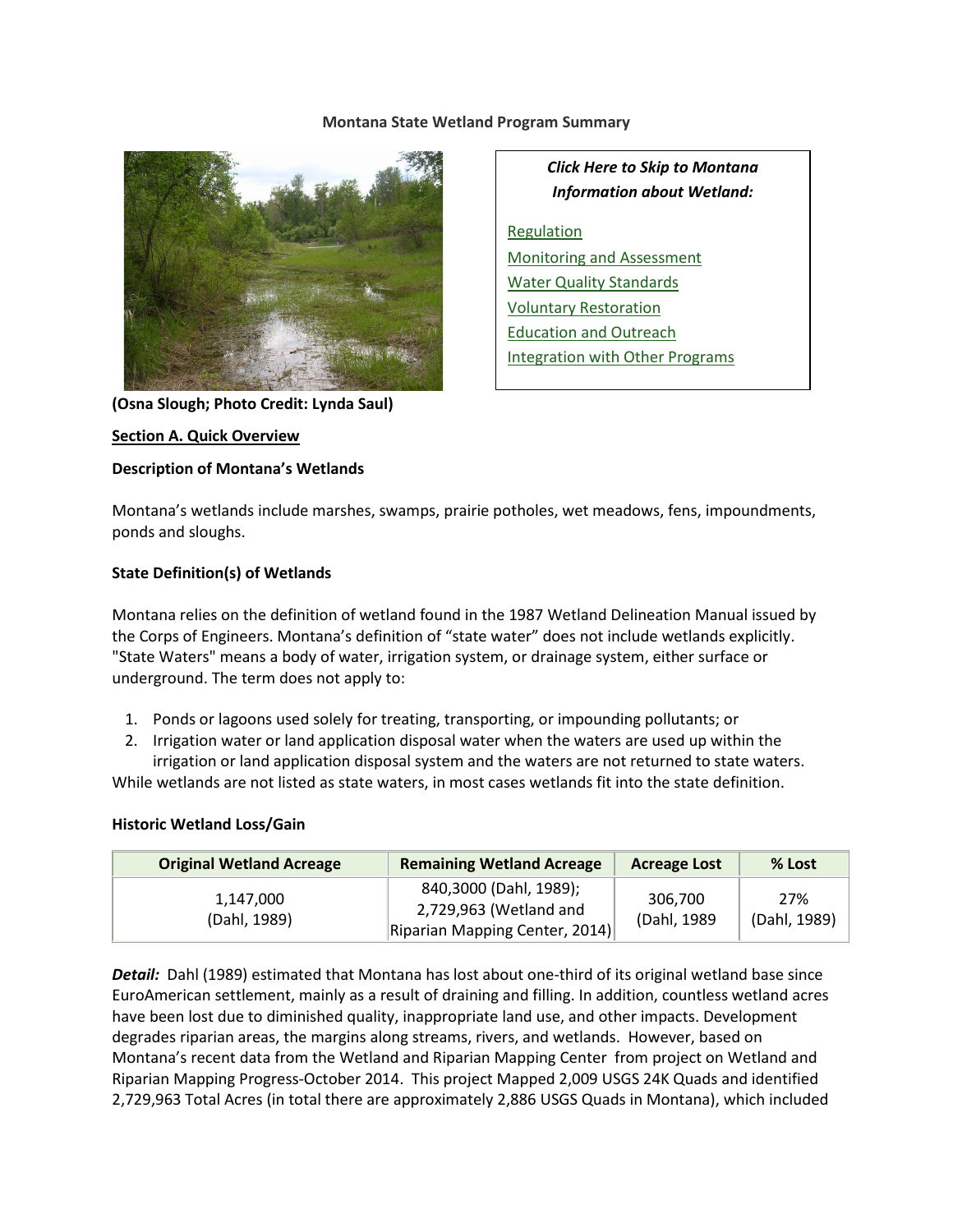2,125,476 acres of wetlands and 604,485 acres of riparian area. For a copy of this study, go to: **[http://mtnhp.org/nwi/NWI\\_Status\\_map.asp](http://mtnhp.org/nwi/NWI_Status_map.asp)**

#### **Primary State Wetlands Web Page**

Montana Wetland Information Clearinghouse <http://deq.mt.gov/wqinfo/Wetlands/default.mcpx>

#### **State Wetland Program Plan**

The Montana Department of Environmental Quality (DEQ)'s Wetland Program Plan [\(http://water.epa.gov/type/wetlands/upload/mt-wpp-amendments.pdf\)](http://water.epa.gov/type/wetlands/upload/mt-wpp-amendments.pdf) addresses the four core elements EPA designated for state wetland program. The Montana Natural Heritage Program also completed a WPP to address the Monitoring and Assessment core element. In addition, several tribes in Montana have approved WPP (could link EPA's website of WPP – list tribes by name). The broader state-wide planning document that guides wetland program priorities is based on collaborative work with many agencies and organizations through the Montana Wetland Council. The Council acts as a forum for all stakeholders to participate in wetland issues. With DEQ leadership and extensive public involvement, the Council developed [Priceless Resources: Strategic Framework for](http://deq.mt.gov/wqinfo/Wetlands/PDFs/StategicFramework2013-2017.pdf)  [Wetland and Riparian Area Conservation and Restoration in Montana 2013-2017,](http://deq.mt.gov/wqinfo/Wetlands/PDFs/StategicFramework2013-2017.pdf) which guides the Council and all involved in wetland issues, in pursuing wetland conservation activities. The Strategic Framework was approved by the Governor and Directors of the MDEQ, DNRC, & DFWP as the state plan for wetlands and riparian areas. A 17 member Steering Committee provide guidance and assistance in implementing the Strategic Framework. Several working groups are active or are being formed to help implement the Strategic Framework. (Please note: WPP is a DEQ document to EPA required to apply for WPDG. It identifies how DEQ aligns w/ EPA priorities. The bigger collaborative work is the Wetland Council's state plan titled "Priceless Resources…. ").

## **Innovative Features**

- The *Montana Wetland Council* is an active network of diverse interests that works cooperatively to conserve and restore Montana's wetlands and riparian ecosystems and work toward solutions on complex wetland and riparian issues. The Council provides tools, resources, and a forum to help all stakeholders implement the state's wetland plan titled "Priceless Resources: A Strategic Framework for Wetland and Riparian Area Conservation and Restoration in Montana 2013-2017". The Council meets three times a year, sponsors trainings, and shares information via an active website and listserv. The Council is led by the DEQ Wetland Program Coordinator and guided by a broad-based Steering Committee. All are welcome to participate. For more information, contact Lynda Saul at (406) 444-6652 or lsaul@mt.gov or visit our website [http://deq.mt.gov/wqinfo/Wetlands/Index.asp.](http://deq.mt.gov/wqinfo/Wetlands/Index.asp) MWC meets three times a year, and typically focuses on a topic of interest or management challenge, for example controlling invasive species, water rights for wetland restoration, local government assistance, or forested wetlands. Meetings conclude with a session on next steps to collectively discuss options and approaches for follow up and implementation.
- An example of Council meeting follow up was the creation of the Beaver Working Group. This group is working to install beaver mimic structures for willing landowners and find practical solutions to the challenges of reintroducing beaver for their water quality, water storage and wetland forming benefits.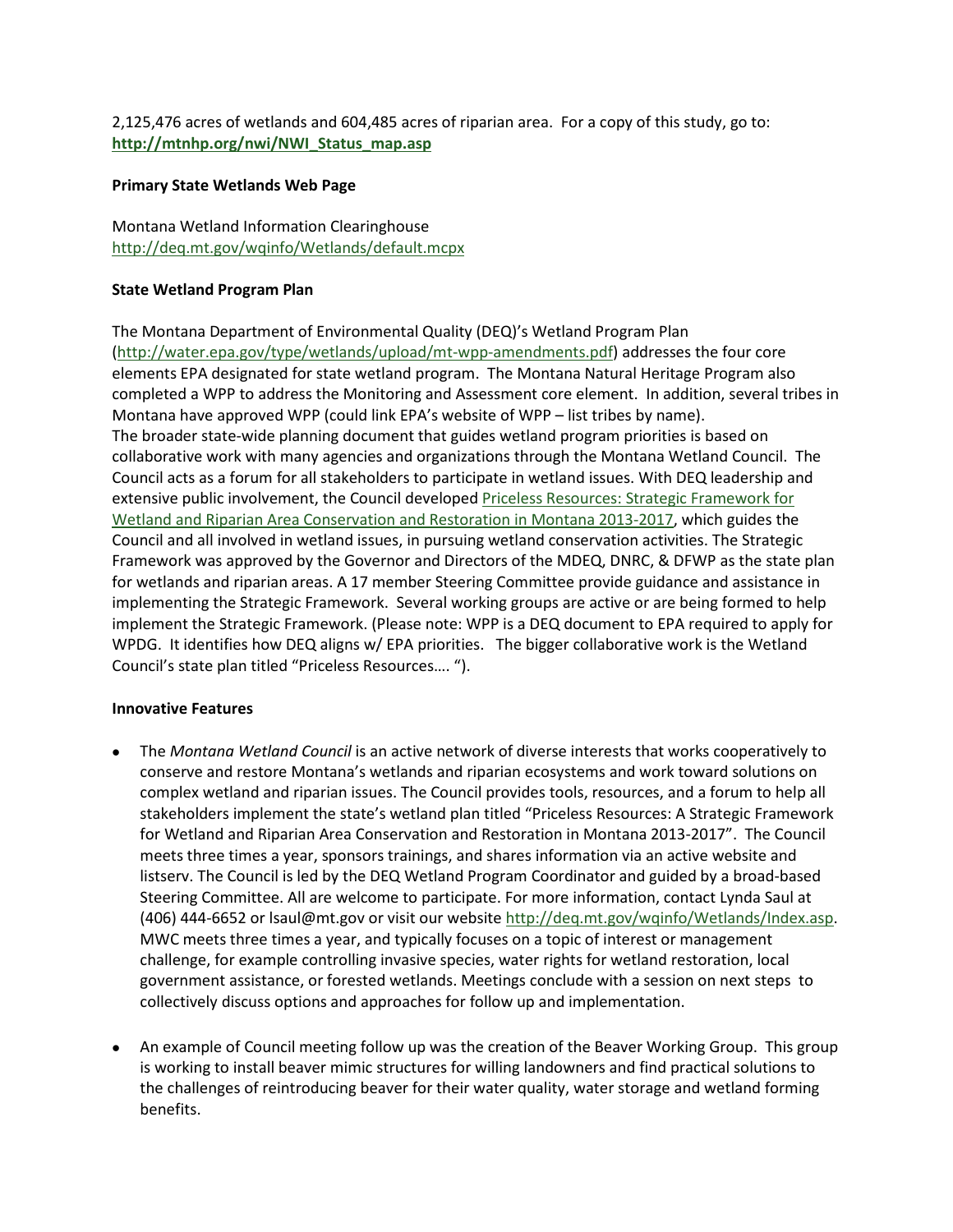- Montana Wetland Council participants created a new *professional development training series* in 2010 that offered continuing education credits eligible for Professional Wetland Scientist Certification. The result of these trainings means that consultants, sanitarians, floodplain managers, land-use planners, range managers, local decision-makers, and public and private resource professionals can better identify potential wetland areas, are better able to avoid impacts to these areas, have the tools and resources to integrate wetland and riparian protection into their work, know when permits are needed, and are acquainted with wetland and riparian resource professionals they can call upon.
- Montana Wetland Council's *Biennial Wetland Stewardship Awards* recognize individuals and teams who exemplify excellence and commitment in wetland conservation, protection, restoration, and stewardship. The Award Ceremony is held in odd numbered years during American Wetland Month in the State Capitol.

#### **Models and Templates**

• A detailed description of Montana's collaborative approach to managing wetlands can be found in: [Priceless Resources: Strategic Framework for Wetland and Riparian Area Conservation and](http://deq.mt.gov/wqinfo/Wetlands/PDFs/StategicFramework2013-2017.pdf)  [Restoration in Montana 2013-2017](http://deq.mt.gov/wqinfo/Wetlands/PDFs/StategicFramework2013-2017.pdf)

| <b>State</b><br><b>Name</b> | Core element #1:<br><b>Regulation</b> | <b>Core Element #2:</b><br><b>Monitoring and</b><br><b>Assessment</b> | <b>Core Element #3:</b><br><b>Wetland Water</b><br><b>Quality Standards</b> | <b>Core Element #4:</b><br><b>Voluntary</b><br>Wetland<br><b>Restoration</b>                   |
|-----------------------------|---------------------------------------|-----------------------------------------------------------------------|-----------------------------------------------------------------------------|------------------------------------------------------------------------------------------------|
| <b>Agency</b>               | <b>MDEQ</b>                           | <b>MMHP</b>                                                           | <b>None</b>                                                                 | <b>MDEQ</b>                                                                                    |
| Source                      |                                       | <b>EPA Wetland Program</b><br><b>Development Grants</b>               |                                                                             | <b>EPA Wetland</b><br>Program<br>Development<br>Grants; 319 and<br>other restoration<br>grants |
| <b>Amount</b>               | Information<br>unavailable            | Information<br>unavailable                                            |                                                                             | Information<br>unavailable                                                                     |
| <b>FTE</b>                  | 0.5 FTE                               | 1 FTE                                                                 |                                                                             | 0.5 FTE                                                                                        |
| <b>Agency</b>               |                                       |                                                                       |                                                                             |                                                                                                |
| <b>FTE</b>                  |                                       | 0.25 FTE                                                              |                                                                             |                                                                                                |

## **State Resources for Wetland Work**

#### **State Permitting Fees**

| <b>State Permitting Fee</b> | <b>State Name</b> |
|-----------------------------|-------------------|
| Yes/No                      | YES               |
| Amount (range)              | \$400-\$20,000    |
| Agency                      | MDEQ              |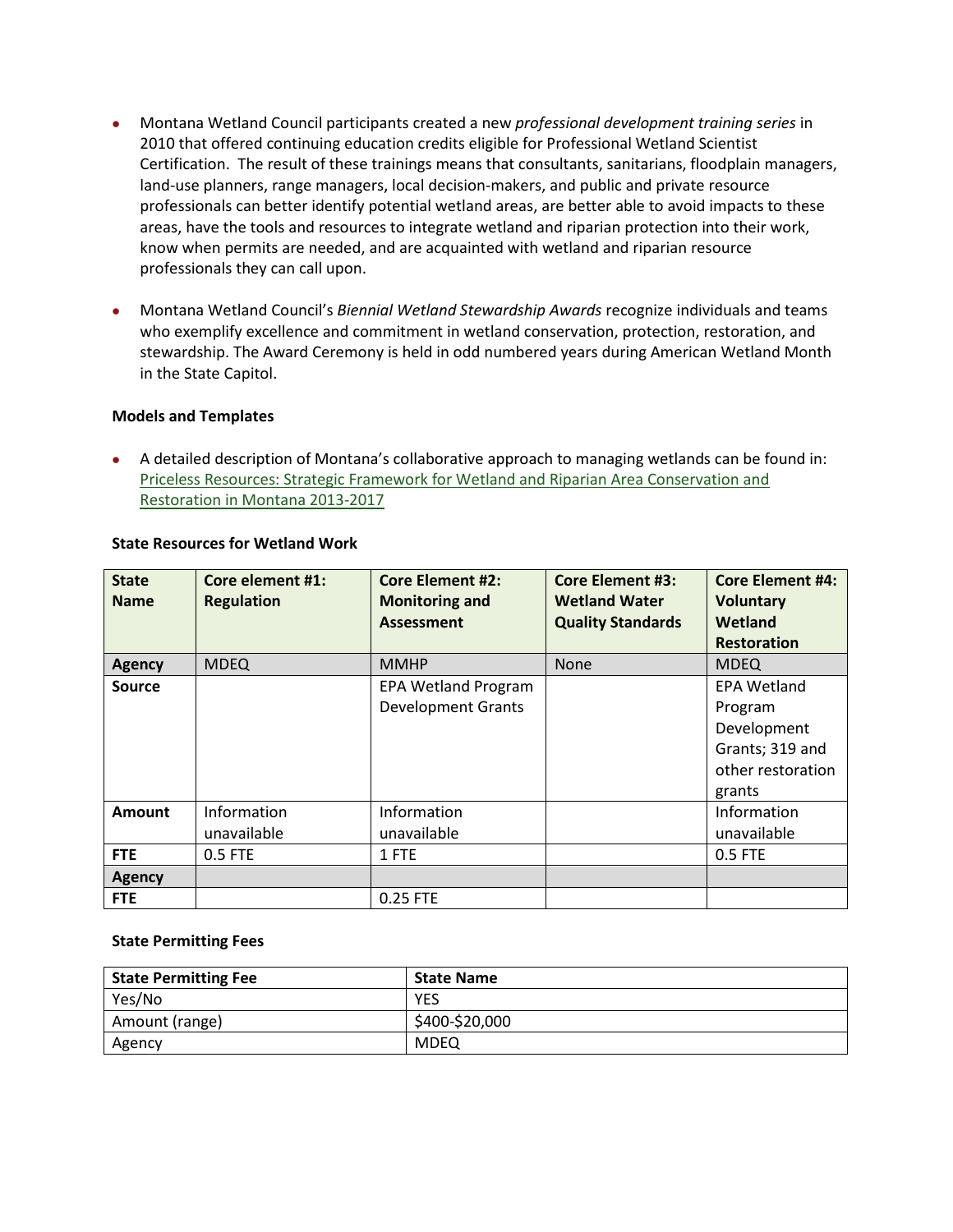## <span id="page-3-0"></span>**Section B. Montana's Regulatory Approaches**

#### **How are Montana's Wetlands Regulated?**

Montana uses 401 certification as its primary form of state-level wetland regulation The Department of Environmental Quality (DEQ) conserves wetlands under the Montana Water Quality Act. MDEQ is able to either informally add conditions to the federal 404 permit or include conditions in the state 318 authorization for short term water quality standard exemption for turbidity [\(Montana's 401 Water](http://deq.mt.gov/dir/Legal/Chapters/Ch30-01.pdf)  [Quality Certification ARM 17.30.101-109\)](http://deq.mt.gov/dir/Legal/Chapters/Ch30-01.pdf).

DEQ is transitioning to a more integrated 401 certification program including moving the 401 certification program from the Permitting Division to the Planning, Prevention and Assistance Division which includes watershed restoration planning, water quality standards, and the non-regulatory wetland program.

Under section 401 of the Federal Clean Water Act, states and tribes can review and approve, condition, or deny all Federal permits or licenses that might result in a discharge to State or Tribal waters, including wetlands. The major Federal licenses and permits subject to Section 401 are Section 402 and 404 permits (in non-delegated states), Federal Energy Regulatory Commission hydropower licenses, and Rivers and Harbors Act Section 9 and 10 permits. The Army Corps of Engineers estimates that 80 percent of all Clean Water Act permit applications in Montana involve streams or rivers (ie flowing water as opposed to wetlands).

#### **Wetland Delineation**

| <b>Delineation Guidance</b>                            | Yes | No | <b>Detail</b>                                                                                                                                        |
|--------------------------------------------------------|-----|----|------------------------------------------------------------------------------------------------------------------------------------------------------|
| Use State's Own Method                                 |     | ∧  |                                                                                                                                                      |
| Use Corps' 87 Manual and<br><b>Regional Supplement</b> | x   |    | The USACE and EPA are the only two agencies that can<br>make a jurisdictional determination as part of the 404<br>and Section 10 process in Montana. |
| Other (Please describe)                                |     | ⋏  |                                                                                                                                                      |

## **Evaluation Methodology**

Montana uses the Montana Wetland Assessment Method (MWAM) to evaluate wetlands. In 1989, the Montana Department of Transportation (MDT), and the Montana Department of Fish, Wildlife and Parks (MFWP) developed this wetland evaluation method to be applied to highway projects in Montana. MWAM was revised in 2008. Depending on the wetland being evaluated, up to 12 functions/values can be evaluated using MWAM. To download the MWAM evaluation tool, go to:

https://www.mdt.mt.gov/other/environmental/external/wetlands/2008 wetland assessment/2008 m wam manual.pdf

#### **Exempted Activities**

The Montana Water Quality Act identifies activities that are exempt from both the water quality classification and standards section (75-3-301) and the non-degradation section (75-5-303).

## **Special Provisions for Agriculture and Forestry**

Montana's streamside management zone law prohibits some timber harvest activities within at least 50 feet of any stream, lake, or other body of water: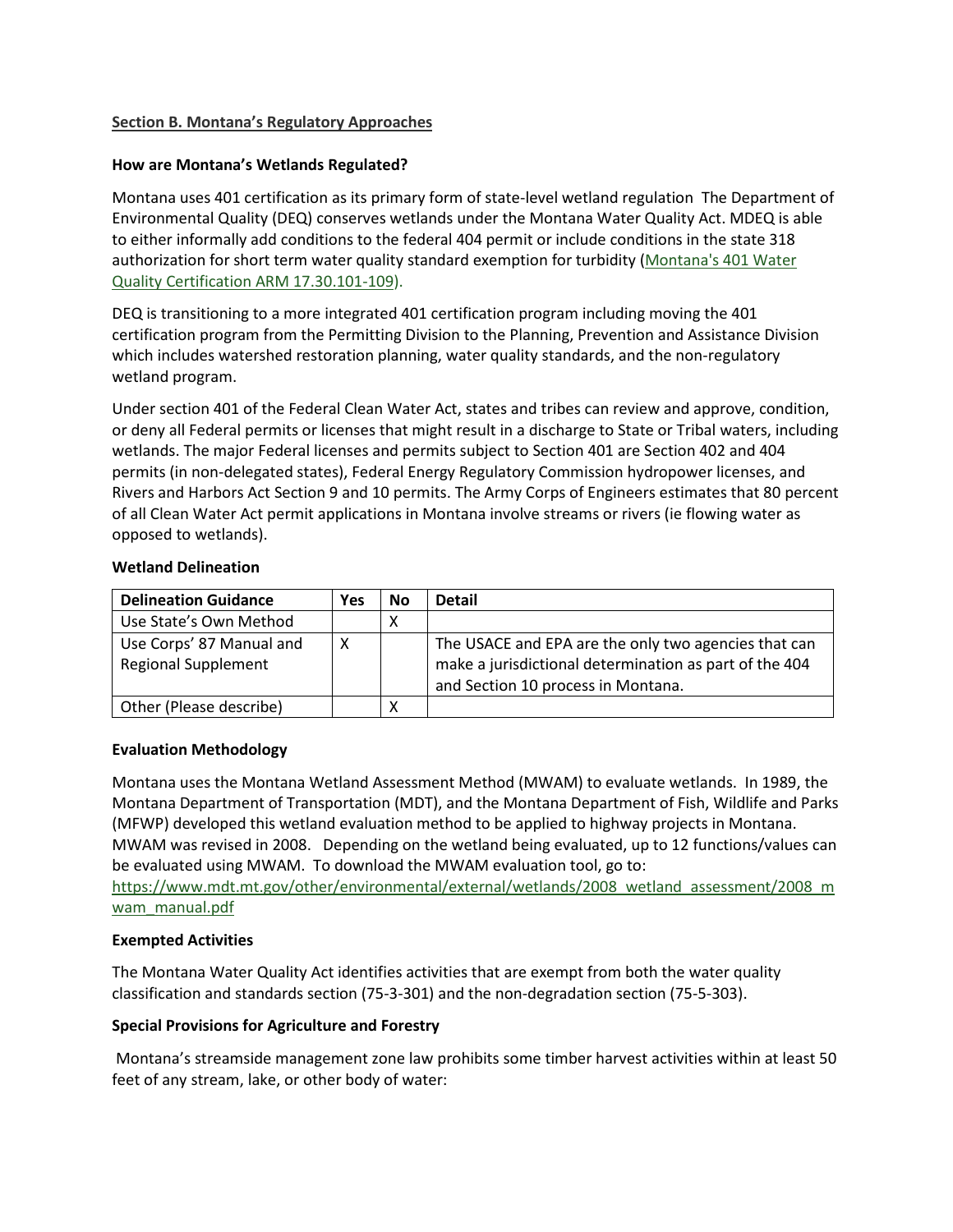## <http://dnrc.mt.gov/Permits/StreamPermitting/StreamsideManagementZoneLaw.asp>

#### **Penalties and Enforcement**

Enforcement actions under the state's water quality laws apply, but are not specific to wetlands. Under Montana law, it is unlawful to cause pollution in state water. MDEQ only enforces the statutes if it can document pollution and if "state water" is affected. The definition of "state water" does not include wetlands, so MDEQ only considers the presence of surface water or groundwater in determining whether a "state water" has been polluted. Violations of state water quality laws may result in penalties of up to \$10,000 per day or have civil penalties of up to \$25,000 per day, with each day constituting a separate violation and one year of imprisonment. Subsequent convictions are punishable with \$50,000 per day of violation and two years of imprisonment. However, violations of the state's water quality laws seldom result in criminal penalties. For more information about Montana's enforcement requirements, go to:<http://deq.mt.gov/wqinfo/wetlands/MontanaPolicyLegislation.mcpx>**.**

#### **Permit Tracking**

Montana does not have a have a system for tracking permits or mitigation.

#### **State General Permit (statewide vs. regional coverage)**

| <b>Permit Coverage</b>          | Yes | <b>No</b> | Detail (Type of Permit) |
|---------------------------------|-----|-----------|-------------------------|
| Regional General Permit         |     |           |                         |
| <b>Statewide General Permit</b> |     |           |                         |

#### **Assumption of 404 Powers**

| <b>Assumption Status</b>         | Yes | <b>No</b>         | <b>Detail</b> |
|----------------------------------|-----|-------------------|---------------|
| Assumed                          |     | $\checkmark$<br>Λ |               |
| <b>Working Toward Assumption</b> |     |                   |               |
| <b>Explored Assumption</b>       |     | Λ                 |               |

#### **Joint Permitting**

Due to the number of agencies that have permitting authority, Montana uses a Joint Application for Proposed Work in Streams, Lakes and Wetlands in Montana to make applying for permits easier [\(http://dnrc.mt.gov/Permits/StreamPermitting/JointApplication.asp\)](http://dnrc.mt.gov/Permits/StreamPermitting/JointApplication.asp).

## **Special Area Management Plans and Advanced Identification Plans**

Montana has a Special Area Management Plan (SAMP) for the Upper Yellowstone River. <http://cdm16021.contentdm.oclc.org/cdm/ref/collection/p16021coll7/id/14>

#### **No Net Loss/Net Gain Goal**

Montana has the formal goal of "no overall net loss of the state's remaining wetland resource base (as of 1989) and an overall increase in the quality and quantity of wetlands in Montana." The Montana Wetland Council also supports a riparian goal: Maintain, protect, and restore the ecological integrity of riparian areas. The Montana Department of Environmental Quality (DEQ) has chosen a collaborative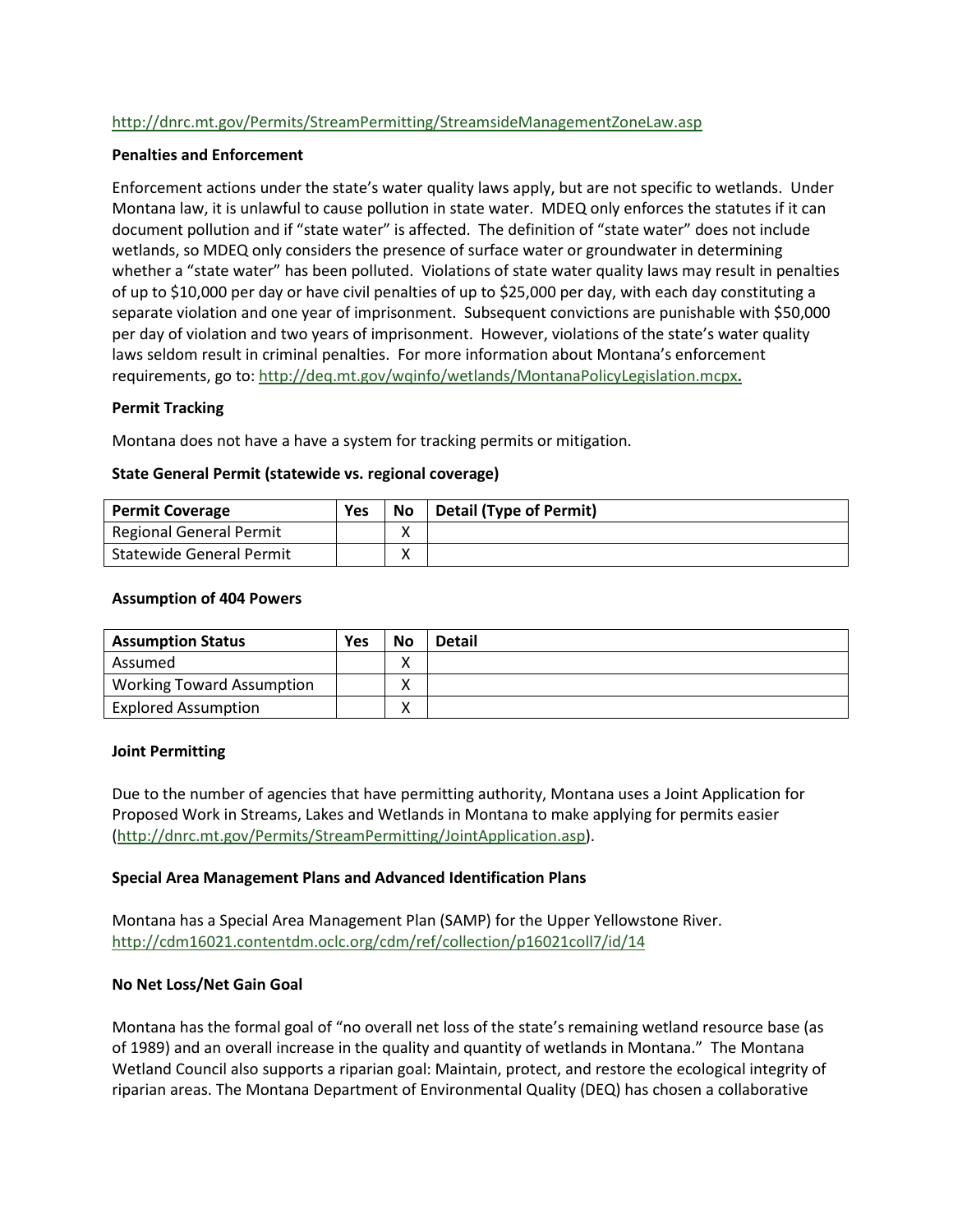approach involving the Montana Wetland Council (MWC), to develop and help implement the state's wetland and riparian goal.

## **Mitigation Policy**

The State of Montana does not have formal regulations, policies or legislation that guide wetland or stream mitigation. However, the Corps' Montana Regulatory Office does as part of the 104(b)3 sequencing guidelines (avoid, minimize, mitigate). The Corps revised its stream mitigation procedures in 2013. Montana Stream Mitigation Procedure and the calculation Spreadsheet can be found at this link: [http://www.nwo.usace.army.mil/Missions/RegulatoryProgram/Montana/Mitigation.aspx.](http://www.nwo.usace.army.mil/Missions/RegulatoryProgram/Montana/Mitigation.aspx) Wetland compensatory mitigation ratios and other Corps mitigation information for Montana can also be found on the above link.

## **Mitigation Database**

<span id="page-5-0"></span>None.

## **Section C. Monitoring and Assessment**

## **Agency Responsible for Wetland Monitoring and Assessment**

Montana does not have a formal state wetland monitoring and assessment program. Multiple state agencies contribute to wetland assessment and monitoring information. For example, the Montanan Natural Heritage Program (MNHP) developed a rotating basin monitoring program based on ecological integrity [http://mtnhp.org/wetlands/,](http://mtnhp.org/wetlands/) Montana Fish Wildlife & Parks collects data on wetland condition to assess the success of its Migratory Bird Stamp habitat program. The Montana Department of Transportation (MDT) continues statewide monitoring of its compensatory mitigation projects http://mdt.mt.gov/publications/datastats/wetlands.shtml. Montana DEQ is piloting integrating wetland functional assessment into risk based water quality monitoring in the Musselshell basin. Montana Department of Agriculture inconjunction with DEQ is conducting a sampling study of pesticides in groundwater and wetlands.

## **Wetland Classification and Assessment**

Montana has collected a wealth of wetland and riparian information over the last two decades. The Montana Riparian Association and the University of Montana worked collaboratively to develop the document "Classification and Management of Montana's Riparian and Wetland Sites." (Hansen 1995). Since then, much more detailed wetland assessment and monitoring in Montana has been accomplished. For example, the BLM has assessed more than 11,000 acres of wetlands and more than 5,000 miles of riparian resources. The MNHP has created a statewide reference network of herbaceous wetlands, and conducted hundreds of assessments to collect information on the ambient condition of wetlands across the state. Regarding classification, Montana NHP developed a "Field Guide to Montana's Wetland and Riparian Ecological Systems"

http://mtnhp.org/wetlands/docs/MTWetland Riparian EcolSys Nov2010.pdf. The state has also developed two tools to assess wetland condition and function. 1) MNHP's Montana Ecological Integrity Assessment protocol, [http://mtnhp.org/wetlands/docs/EIAProtocol\\_2014.pdf](http://mtnhp.org/wetlands/docs/EIAProtocol_2014.pdf) which consistently assesses wetlands and establishes a baseline condition for many wetlands and wetland types in the state. MNHP uses a science-based assessment and monitoring approach, which provides an ecological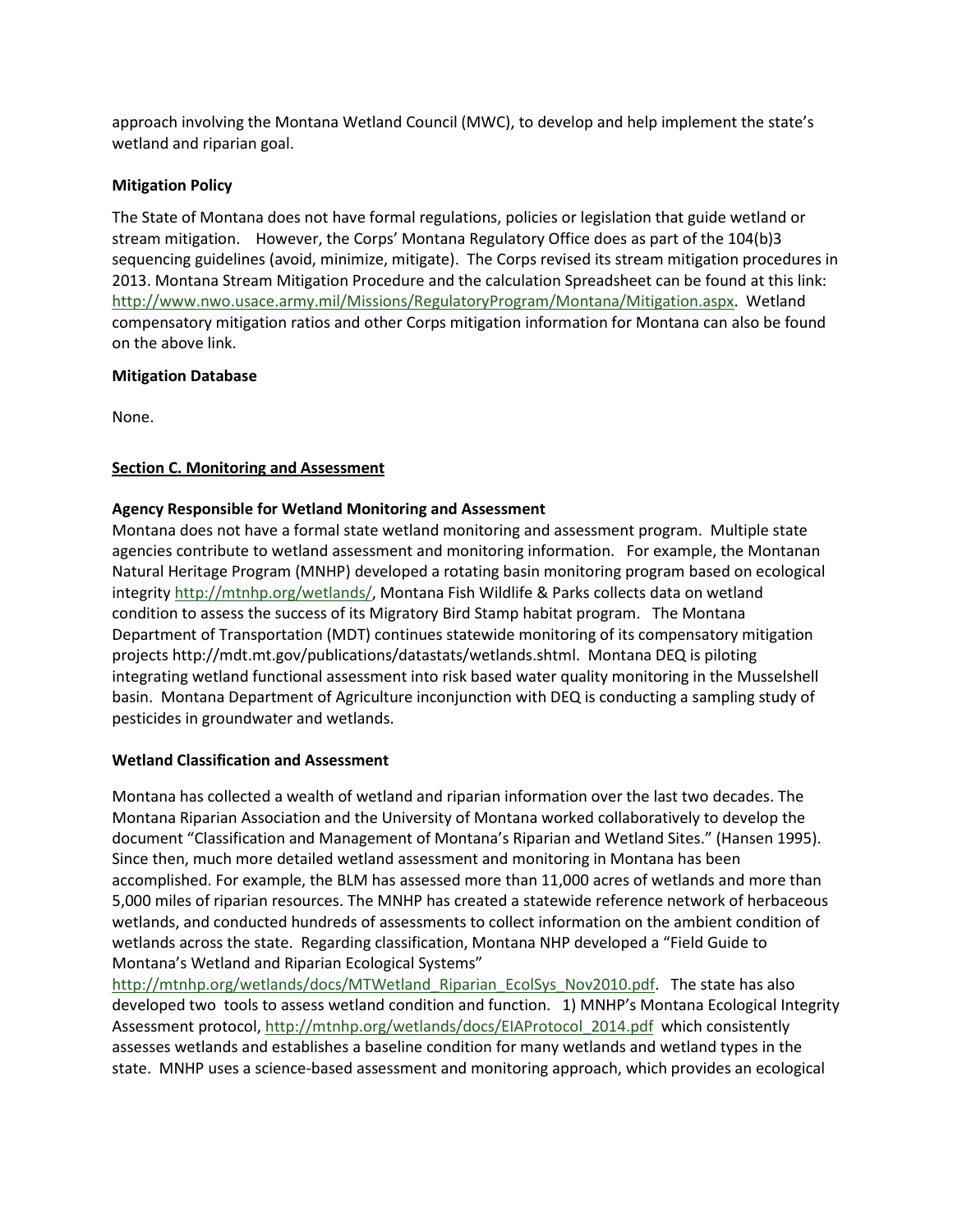understanding of wetland systems in the Montana, as well as information on their condition, typical stressors that occur near wetlands, and how those affect wetland health.

## 2) MDT's Montana Wetland Assessment Method

[https://www.mdt.mt.gov/other/environmental/external/wetlands/2008\\_wetland\\_assessment/2008\\_m](https://www.mdt.mt.gov/other/environmental/external/wetlands/2008_wetland_assessment/2008_mwam_manual.pdf) [wam\\_manual.pdf](https://www.mdt.mt.gov/other/environmental/external/wetlands/2008_wetland_assessment/2008_mwam_manual.pdf) . This functional assessment method is used primarily for wetland permitting and is the main assessment method in use in Montana. The Montana Natural Heritage Program also completed a reference network for herbaceous wetland types that represents a gradient of wetland conditions from poor condition to highest quality. The reference network can be used to set restoration targets for both regulatory mitigation and voluntary or incentive-based restoration.

**Statewide Monitoring Plan** Montana NHP has a *Development Plan for a Statewide Wetland and Riparian Mapping, Assessment and Monitoring Program 2009-2015* document, which identifies monitoring considerations and needs associated with measuring the impacts of climate change. To view the document, go to: [http://www.epa.gov/type/wetlands/upload/mnhp\\_wpp.pdf](http://www.epa.gov/type/wetlands/upload/mnhp_wpp.pdf)

## **Overall Wetland Gain and Loss Tracking System**

None. As a consequence of a lack of complete mapping database, Montana's ability to track no net loss and net gain remains elusive**.** Specific information on Montana's no net loss/net gain accomplishments between 2008-2012 can be found in the following document: [http://www.deq.mt.gov/wqinfo/wetlands/08-12netgaingoalaccomp.mcpx.](http://www.deq.mt.gov/wqinfo/wetlands/08-12netgaingoalaccomp.mcpx)

## **Monitoring and Assessment Characteristics**

| Level | None | Level 1                   | Level 2                   | Level 3                   |
|-------|------|---------------------------|---------------------------|---------------------------|
| Mont  |      |                           |                           |                           |
| ana   |      | http://mtnhp.org/wetlands | http://mtnhp.org/wetlands | http://mtnhp.org/wetlands |
|       |      | /docs/LEVEL1.pdf          | /docs/LEVEL2.pdf          | /docs/LEVEL3.pdf          |

| Type    | None | IB         | Condition | Functional  |
|---------|------|------------|-----------|-------------|
| Montana |      |            |           |             |
|         |      | Ecological |           | <b>MWAM</b> |

| Frequency | None | Project-Specific | Ongoing     |
|-----------|------|------------------|-------------|
| Montana   |      |                  |             |
|           |      | MDT, FWP, DEQ    | <b>MNHP</b> |

## **Mapping /Inventory**

In 2006, Montana's Natural Heritage Program (MTNHP) worked with the Council to create a Wetland and Riparian Mapping Center and a partnership approach to funding the development of digital mapping information.As of 2014, 90% of Montana has been mapped or is funded for digital mapping. Click here for the current status of wetland and riparian mapping. [http://mtnhp.org/nwi/NWI\\_Status\\_map.asp](http://mtnhp.org/nwi/NWI_Status_map.asp)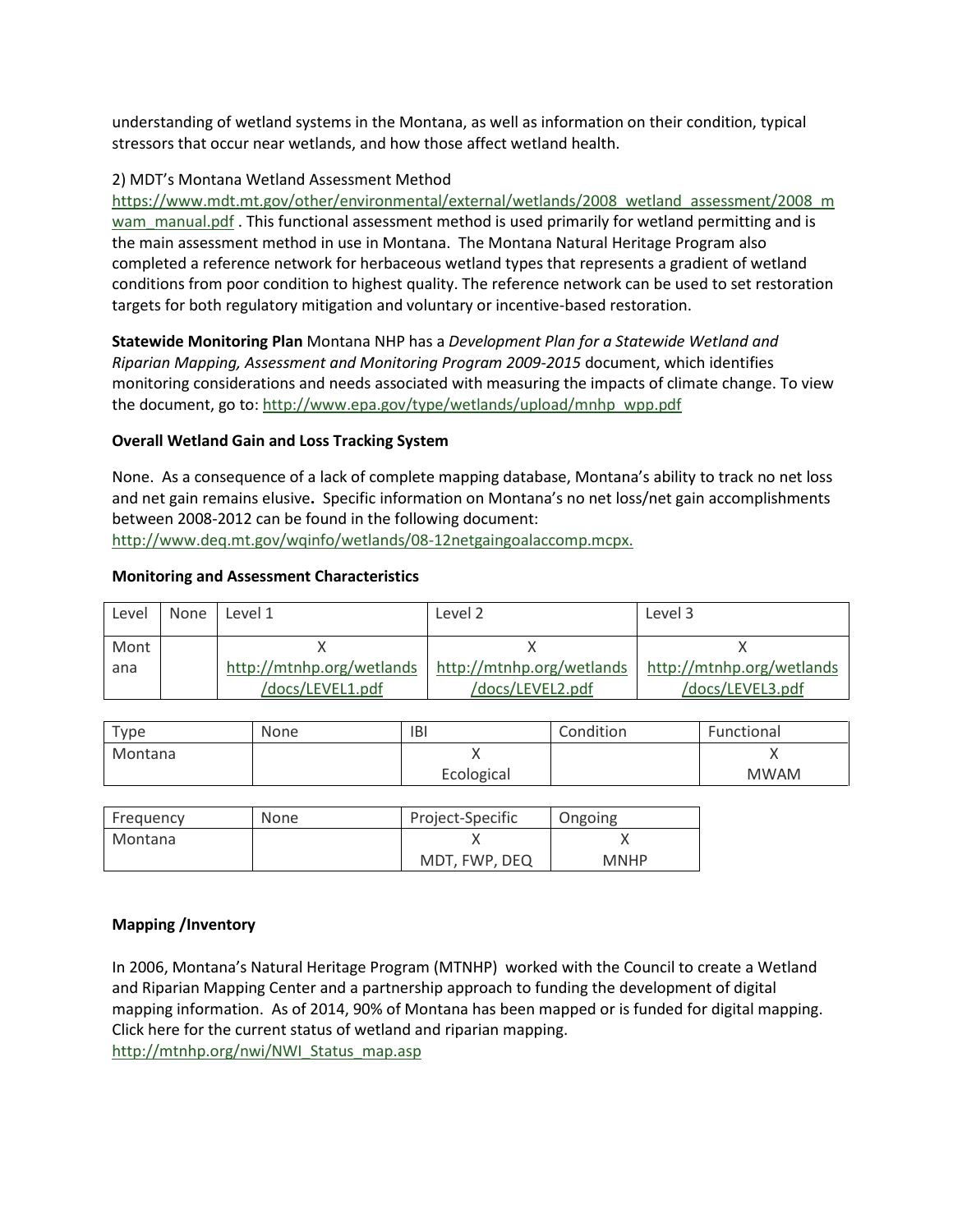MTNHP has created a spatial and tabular database to house and manage assessment data. MTNHP provides value-added information to these maps by adding descriptors that describe potential wetland functions (water storage, nutrient cycling, sediment retention), making them useful to a broad range of users for planning and prioritizing for management, restoration, and conservation.

- BLM is using the digital information to apply protective land-use stipulations during energy development.
- MDT uses the maps in highway planning efforts for new alignments and to avoid or minimize aquatic impacts.
- DEQ and watershed groups are using the maps to identify suitable restoration sites that will have a positive effect on water quality and quantity.
- Maps can also be used to address drought management, water quality impairment, and a host of other resource management needs.

In 2014, the DEQ Wetlands Program sponsored 9 lived trainings on wetland and riparian maps, where to find them and how to use them. A webinar was also presented and is linked here http://deq.mt.gov/wqinfo/wetlands/default.mcpx

## **State Mapping Portal**

The Montana Wetland Council is working to support the completion, maintenance, and dissemination of statewide digital wetland and riparian mapping information, and provide training and support for public and private land managers, watershed groups, and governmental entities to use this mapping information in planning, protection, and restoration decision-making. For the most current information on Montana's wetland mapping efforts, got to:<http://mtnhp.org/nwi/>

## **Participation in National Wetland Condition Assessment (NWCA)**

| <b>NWCA Study Type</b>             | Yes | No |
|------------------------------------|-----|----|
| <b>National Study</b>              |     |    |
| <b>State Intensification Study</b> |     |    |

## <span id="page-7-0"></span>**Section D. Water Quality Standards Wetland and Water Quality Standards**

| <b>Type</b>             | <b>None</b> | <b>Use Existing</b><br><b>WQ</b><br><b>Standards</b> | <b>In Process</b> | Adopted | <b>Future</b><br><b>Direction</b> |
|-------------------------|-------------|------------------------------------------------------|-------------------|---------|-----------------------------------|
| <b>Wetland-specific</b> |             |                                                      |                   |         |                                   |
| <b>Designated Uses</b>  |             | X                                                    |                   |         |                                   |
| Narrative criteria in   |             |                                                      |                   |         |                                   |
| the standards to        |             | Χ                                                    |                   |         |                                   |
| protect designated      |             |                                                      |                   |         |                                   |
| wetland uses            |             |                                                      |                   |         |                                   |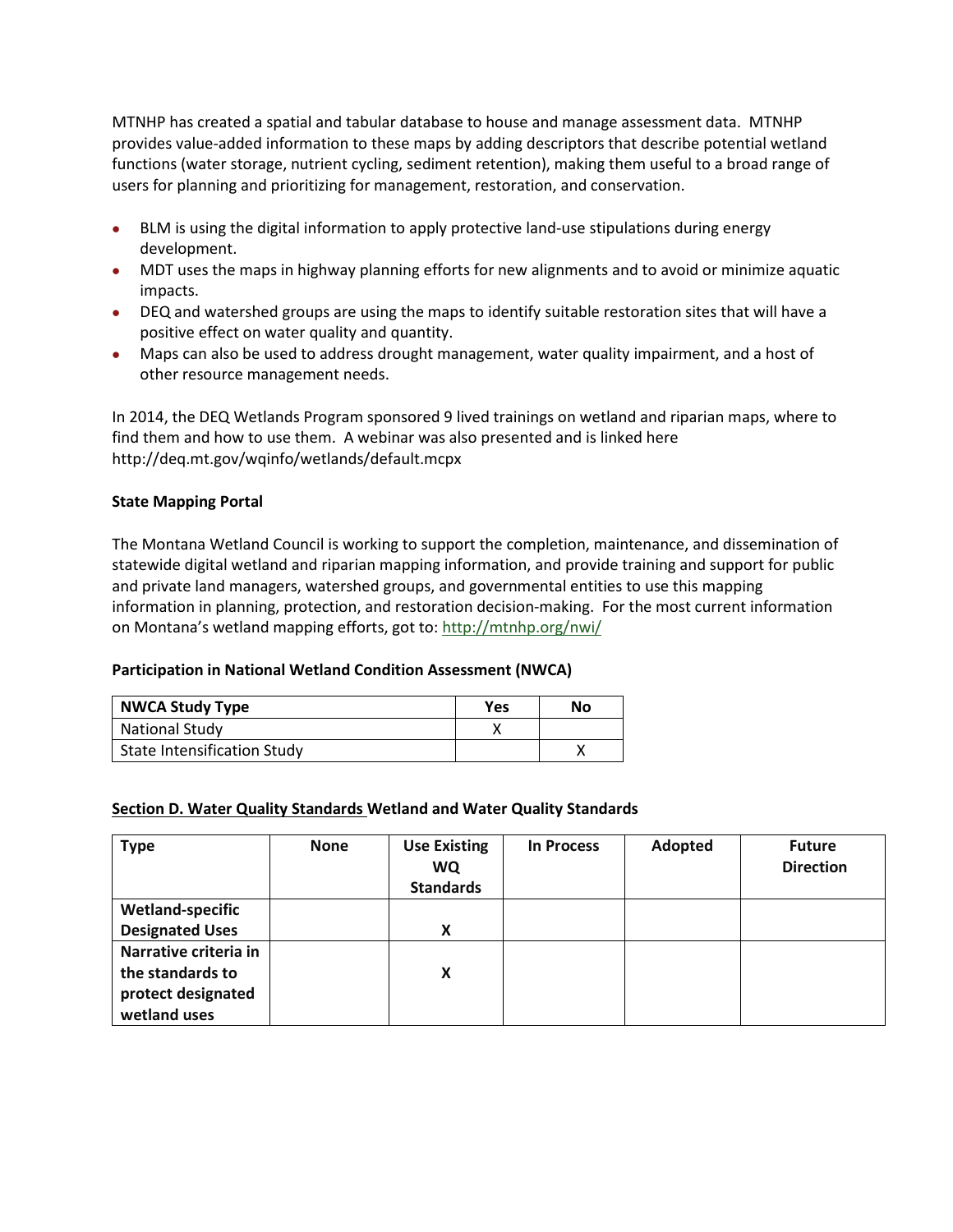| Numeric criteria in<br>the standards<br>based on wetland<br>type and location<br>to protect the<br>designated uses | Χ |   |  |  |
|--------------------------------------------------------------------------------------------------------------------|---|---|--|--|
| Anti-degradation<br>policy includes<br>wetlands                                                                    |   | X |  |  |

*Description:* Montana's water quality standards, anti-degradation policy and designated uses are not specific to wetlands and the goal to maintain the physical integrity of wetlands is not currently addressed by Montana's water quality standards. General water quality criteria are narrative, chemical, and biological. These criteria recognize that "certain state waters are of such environmental, ecological or economic value that the state should, upon a showing of necessity, prohibit, to the greatest extent practicable, changes to the existing water quality of those waters." All Montana waters are classified and have designated uses. These classifications are 1) state waters, 2) high quality waters, and 3) Outstanding Natural Resource Waters. All Montana waters have numeric and narrative standards to protect established designated uses. However, existing chemical numeric standards are often not appropriate for wetlands.

# <span id="page-8-0"></span>**Section E. Voluntary Restoration and Protection**

Montana does not have a state-run voluntary wetland restoration program. However, several state agencies are partners in The Montana Wetlands Legacy Partnership (MWLP) which is a voluntary, incentive-based partnership that focuses on wetland conservation on public and private lands. In 2014, Montana DEQ and Montana Fish Wildlife & Parks took the lead to revive the MWLP after staff retirement in 2013. MWLP provides a point of contact for landowners looking for technical and financial assistance from federal, state, tribal and local governments, as well as private conservation organizations , including land trusts. DEQ is also developing a restorable aquatics database to help entities identify potentially restorable wetlands and other water resources. DEQ piloted integration wetland restoration into watershed restoration plans in the Gallatin and Big Hole Valleys and both watersheds are now working on voluntary wetland restoration projects as a result of that planning work.

| <b>Type of Work</b>             | <b>YES</b> | <b>NO</b> | <b>Description</b>                                 |
|---------------------------------|------------|-----------|----------------------------------------------------|
| Fund Wetland Restoration (may   |            |           |                                                    |
| include easement agreements)    |            |           |                                                    |
| <b>Private Land Restoration</b> |            | x         |                                                    |
| <b>Public Land Restoration</b>  |            |           |                                                    |
| <b>Technical Assistance</b>     | χ          |           | Montana Wetlands Legacy Partnership (MWLP)         |
| Tax Incentives                  |            | v         |                                                    |
| Other                           | х          |           | FWP habitat programs and some limited 319 projects |

## **Types of Wetland Restoration Work Funded by the State:**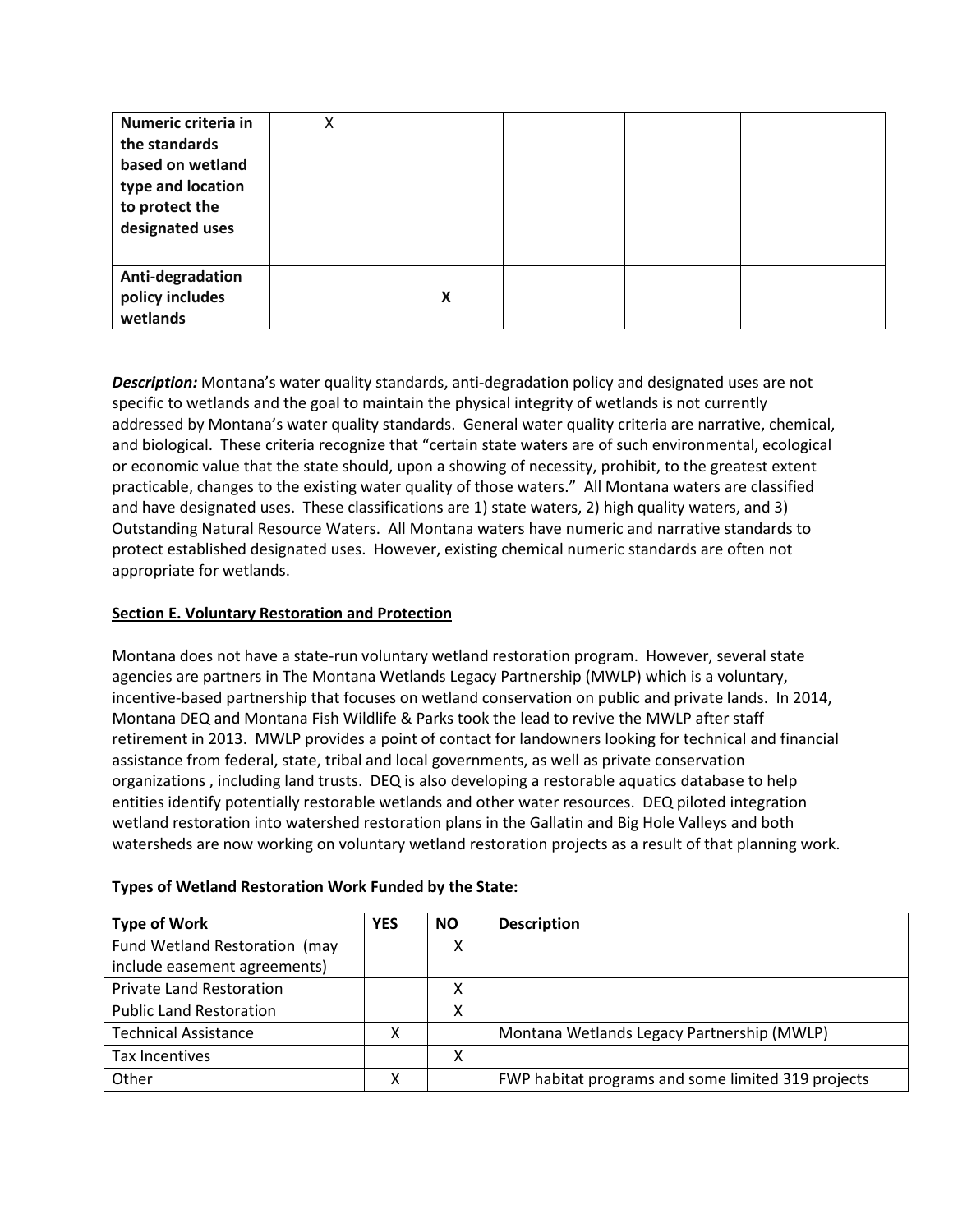## **Voluntary Wetland Restoration Program Components**

| <b>Wetland Restoration Efforts</b>  | Nothing in the<br><b>Works</b> | <b>Planning</b> | <b>In Progress</b> | Complete |
|-------------------------------------|--------------------------------|-----------------|--------------------|----------|
| Program has a set of restoration    |                                | x               |                    |          |
| goals                               |                                |                 |                    |          |
| Coordinate with relevant agencies   |                                | χ               |                    |          |
| that outline restoration/protection |                                |                 |                    |          |
| goals and strategies and            |                                |                 |                    |          |
| timeframes                          |                                |                 |                    |          |
| Developed multi-agency body to      |                                |                 | χ                  |          |
| coordinate restoration/ protection  |                                |                 |                    |          |
| efforts                             |                                |                 |                    |          |
| Set restoration goals based on      |                                | x               |                    |          |
| agency objectives and available     |                                |                 |                    |          |
| information                         |                                |                 |                    |          |

## **Goals for Restoration Projects**

| Goal                                    | <b>Yes</b> | <b>No</b> | <b>Description</b> |
|-----------------------------------------|------------|-----------|--------------------|
| No Net Loss                             |            | Χ         |                    |
| Reverse Loss/Net Gain                   |            | Χ         |                    |
| Nonpoint Source Pollution (NPS)         |            | X         |                    |
| <b>Total Maximum Daily Load (TMDLs)</b> |            | X         |                    |
| Habitat                                 |            | x         |                    |
| <b>Coastal Protection</b>               | N/A        |           |                    |
| <b>Floodwater Protection</b>            |            | χ         |                    |
| Groundwater                             |            | X         |                    |
| Other (please describe)                 |            |           |                    |

## **Landowner Guides and Handbooks to Assist with Voluntary Wetland Restoration Efforts**

## *Local Planning Guide for Wetland and Riparian Areas*

*[http://mtaudubon.org/issues/wetlands/documents/Planning%20Guide/Planning%20Guide%202008\\_sm](http://mtaudubon.org/issues/wetlands/documents/Planning%20Guide/Planning%20Guide%202008_small.pdf) [all.pdf](http://mtaudubon.org/issues/wetlands/documents/Planning%20Guide/Planning%20Guide%202008_small.pdf)* 

## <span id="page-9-0"></span>**Section F. Education and Outreach**

Montana has numerous wetland education and outreach efforts underway:

- DEQ leads the Wetland Council provides a forum for wetland protection and management discussions and action at Council meetings and through implementing the Strategic Framework.
- DEQ and MNHP provide four wetland plant identification courses across Montana each summer.
- Montana State University holds a 2-3 day professional wetland development course each fall.
- DEQ sponsored Wetland and Riparian Map Training presentations and a webinar.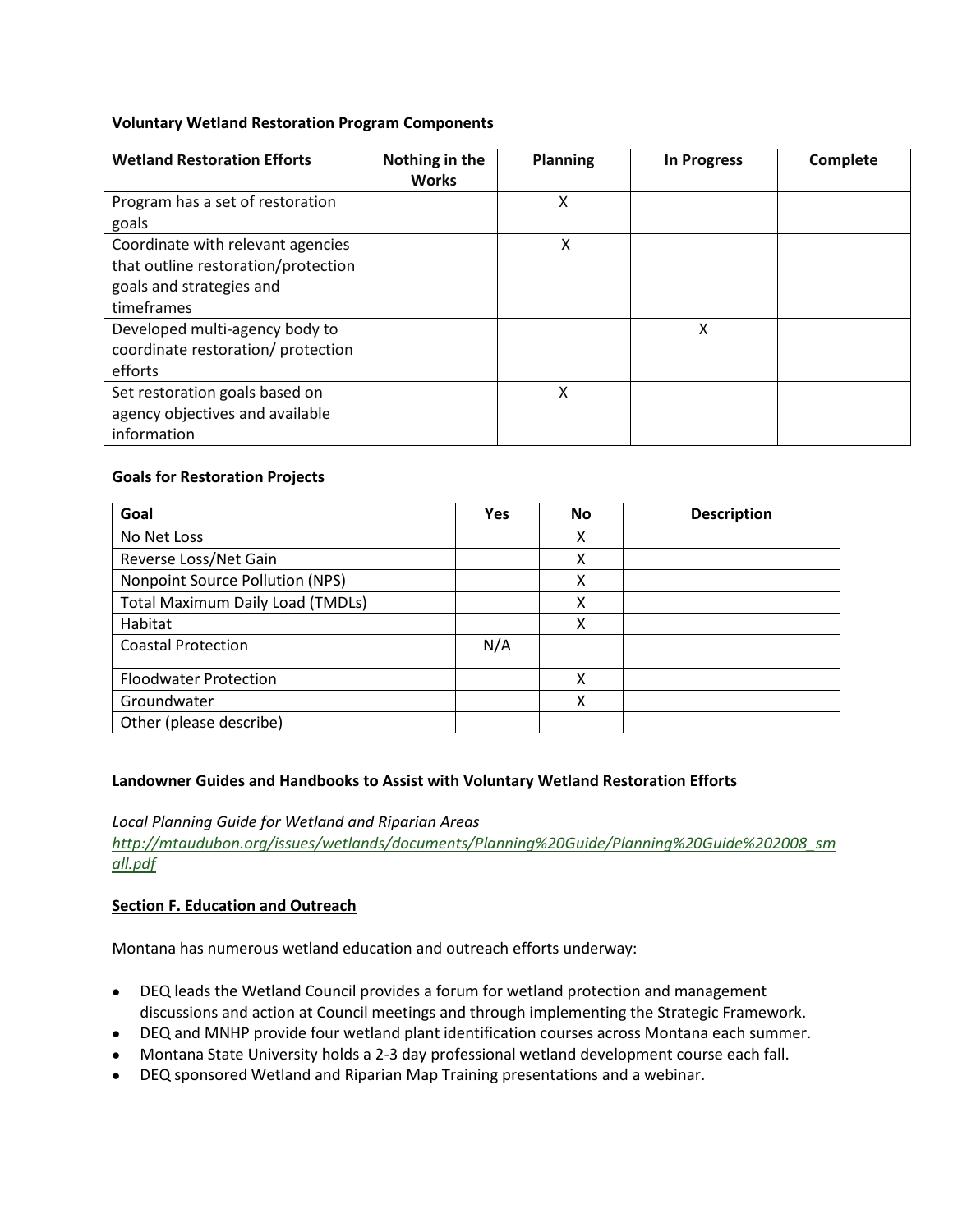As a network, numerous Montana Wetland Council partners have created public education resources and embarked on outreach and marketing efforts. These target several specific audiences regarding knowledge of, appreciation for, and encouragement to take action to restore and protect the valuable functions performed by wetlands and riparian resources. Examples of useful resources provided to the public include:

- *A Landowners' Guide to Montana's Wetlands*
- *Landowners' Guide to Eastern Montana Wetlands and Grasslands*
- *A Planning Guide for Protecting Montana's Wetland and Riparian Areas.*
- *Common Native and Invasive Wetland Plants in Montana Booklet*  <http://www.deq.mt.gov/wqinfo/wetlands/wetlandplantbooklet.mcpx>

## **Climate Change and Wetland Program Work**

Although the wetland program is not actively working on climate change issues, the program is looking at extreme weather planning. Both promoting the restoration of natural infrastructure and drought resiliency area key features of the state's revised 2014 State Water Plan**.** 

Assessment of monitoring considerations and needs associated with measuring the impacts of climate change are included in the Wetland program Plan: [http://www.epa.gov/type/wetlands/upload/mnhp\\_wpp.pdf](http://www.epa.gov/type/wetlands/upload/mnhp_wpp.pdf)

#### <span id="page-10-0"></span>**Section G. Integration with Other Programs**

| <b>Program Area</b> | Yes/No     | <b>Description of the Connection</b>                                    |
|---------------------|------------|-------------------------------------------------------------------------|
| NPDES/              | <b>YES</b> | Working with the MDEQ Watershed Protection Section's nonpoint           |
| <b>Stormwater</b>   |            | source program to provide support and assistance to local               |
|                     |            | governments, watershed groups, and others, to develop and implement     |
|                     |            | effective education and outreach strategies to protect and restore      |
|                     |            | wetlands, riparian areas, and floodplains, along with the state's other |
|                     |            | aquatic resources.                                                      |
| 303(d)/305          | <b>YES</b> | MNHP is developing a template to input their monitoring and             |
| <b>Reporting</b>    |            | assessment data into 305(b) reporting; will include narrative           |
|                     |            | descriptions                                                            |
| <b>TMDL</b>         | NO.        | Wetlands not being integrated                                           |
| <b>Climate</b>      | <b>YES</b> | Promoting the restoration of natural infrastructure and drought         |
| Change/             |            | resiliency area key features of the revised 2014 State Water Plan;      |
| <b>Climate</b>      |            | Assessment of monitoring considerations and needs associated with       |
| <b>Resiliency</b>   |            | measuring the impacts of climate change in                              |
|                     |            | http://www.epa.gov/type/wetlands/upload/mnhp_wpp.pdf                    |
| <b>Land Use</b>     | NO.        |                                                                         |
| <b>Planning</b>     |            |                                                                         |
| Watershed           | <b>YES</b> | Montana Wetland Council participants piloted projects with two          |
| <b>Planning</b>     |            | watershed groups in the Big Hole and Gallatin watersheds that hold      |
|                     |            | promise for larger replication and significant restoration success. All |
|                     |            | aquatics are included in watershed restoration plans, including         |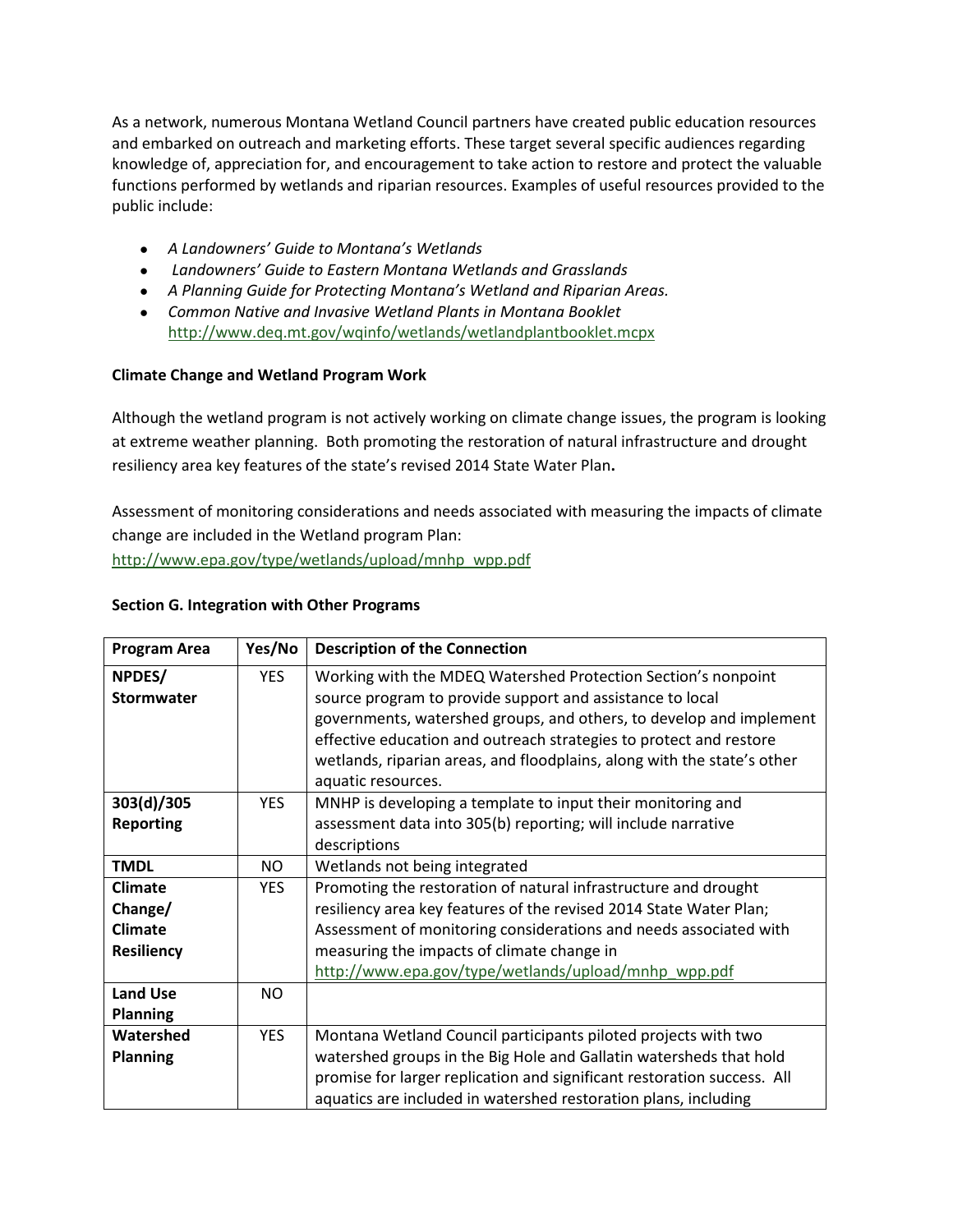|                         |            | wetlands.                                                                                                                                                                                                                                                                                                                                                                                                                                                                                                                                                                                                                                                                                                                                                                      |
|-------------------------|------------|--------------------------------------------------------------------------------------------------------------------------------------------------------------------------------------------------------------------------------------------------------------------------------------------------------------------------------------------------------------------------------------------------------------------------------------------------------------------------------------------------------------------------------------------------------------------------------------------------------------------------------------------------------------------------------------------------------------------------------------------------------------------------------|
| Flood/Hazard            | <b>YES</b> | Working on E&O with DNRC Floodplain Section and Conservation                                                                                                                                                                                                                                                                                                                                                                                                                                                                                                                                                                                                                                                                                                                   |
| <b>Mitigation</b>       |            | Districts Bureau; Also working with the DNRC state floodplain program<br>outreach coordinator and Disaster and Emergency Services to integrate<br>wetland and riparian mapping and information in training venues,<br>community assistance visits and material, website links, local ordinance,<br>mitigation projects, technical assistance, and suggested guidance. As a<br>result of a range of efforts (see strategic plan) work, the constituency<br>for wetland protection has increased and become more broad-based,<br>and partnerships between wetland and floodplain programs have<br>strengthened. Additionally, channel migration zone mapping is<br>encouraged as a planning and outreach tool and a webpage for channel<br>migration mapping has been developed. |
| <b>Coastal Work</b>     | N/A        |                                                                                                                                                                                                                                                                                                                                                                                                                                                                                                                                                                                                                                                                                                                                                                                |
| Transportation<br>(DOT) | <b>YES</b> | Some mitigation sites are used in plant identification training and<br>monitoring. MDT participates on the Wetland Council Steering<br>Committee.                                                                                                                                                                                                                                                                                                                                                                                                                                                                                                                                                                                                                              |
| <b>Other</b>            | YES.       | Some work with the mining community                                                                                                                                                                                                                                                                                                                                                                                                                                                                                                                                                                                                                                                                                                                                            |

# **Section G. Climate Change and Wetlands**

Montana Natural Heritage Program's Plan *Development Plan for a Statewide Wetland and Riparian Mapping, Assessment and Monitoring Program 2009-2015* identifies monitoring considerations and needs associated with measuring the impacts of climate change. To view the document, go to: [http://www.epa.gov/type/wetlands/upload/mnhp\\_wpp.pdf](http://www.epa.gov/type/wetlands/upload/mnhp_wpp.pdf)

# **State Wetland Program Development Continuum**

| <b>Level of Completeness</b> | <b>Core Element 1:</b><br><b>Regulation</b> | <b>Core Element 2:</b><br><b>Monitoring and</b><br><b>Assessment</b> | <b>Core Element 3:</b><br><b>Wetland Water</b><br>Quality<br><b>Standards</b> | <b>Core Element 4:</b><br>Voluntary<br><b>Restoration</b> |
|------------------------------|---------------------------------------------|----------------------------------------------------------------------|-------------------------------------------------------------------------------|-----------------------------------------------------------|
| Mature + Ongoing             | State has an                                |                                                                      |                                                                               |                                                           |
| <b>Improvements</b>          | active 401                                  |                                                                      |                                                                               |                                                           |
|                              | Certification                               |                                                                      |                                                                               |                                                           |
| <b>Working on</b>            | Program                                     |                                                                      |                                                                               | X                                                         |
| Implementation               |                                             |                                                                      |                                                                               | (Legacy                                                   |
|                              |                                             |                                                                      |                                                                               | Partnership)                                              |
| <b>Working on Developing</b> | X                                           | X                                                                    |                                                                               |                                                           |
|                              |                                             | (State has                                                           |                                                                               |                                                           |
| <b>Early Stages</b>          |                                             | collected a lot of                                                   | X                                                                             |                                                           |
|                              |                                             | data, but has no                                                     |                                                                               |                                                           |
|                              |                                             | plan or                                                              |                                                                               |                                                           |
|                              |                                             | program)                                                             |                                                                               |                                                           |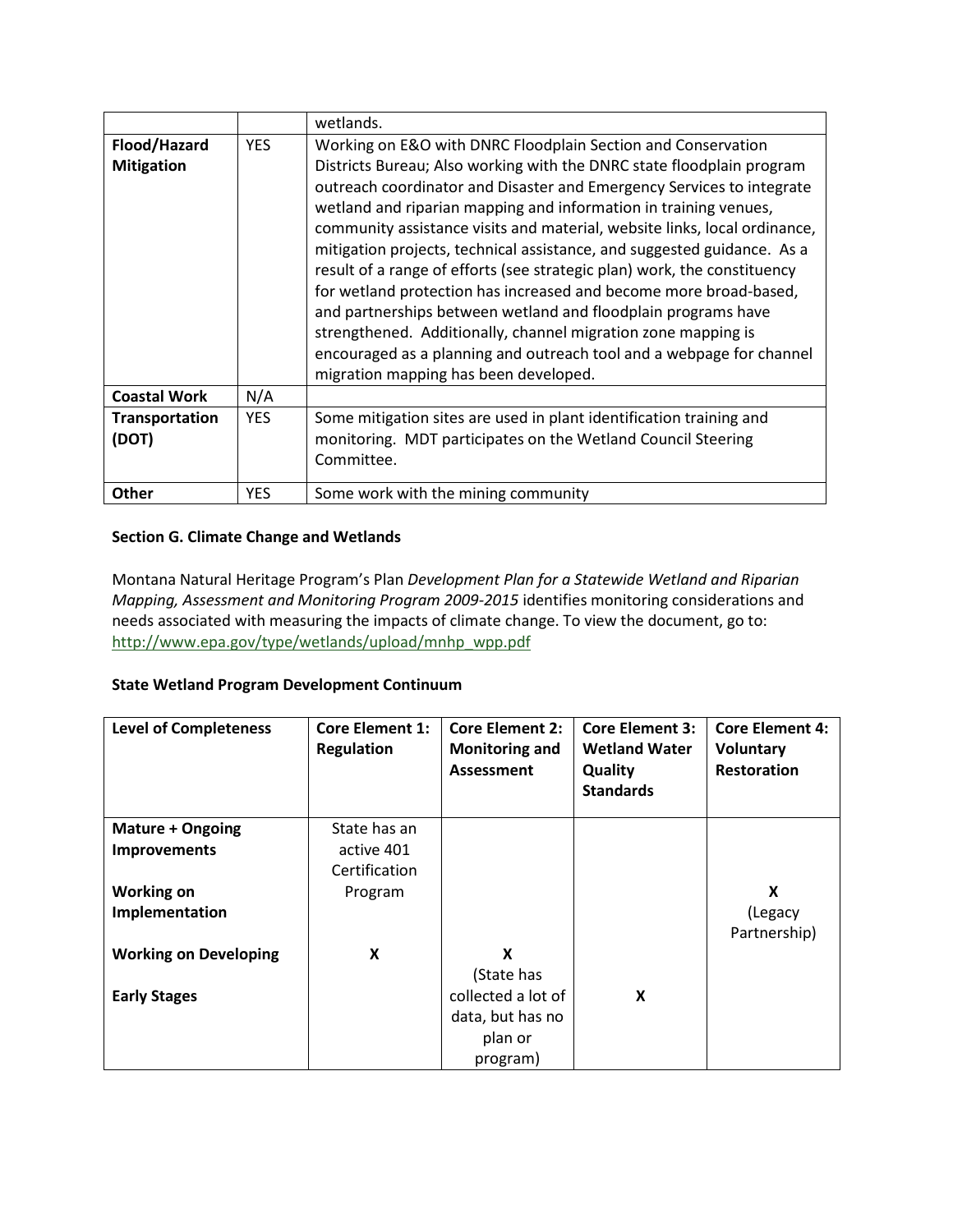# **State Wetland Contacts**

# **Lynda A. Saul, PWS, CFM**

Wetland Program Coordinator Montana Department of Environmental Quality (406) 444-6652

# **Stephen M. Carpenedo, PWS**

Wetland Environmental Science Specialist Montana Department of Environmental Quality (406) 444-6652

## **Useful Website Links**

## **State Government Programs**

- 1. Department of Environmental Quality
	- a) Wetland Program (includes pdf link to Strategic Framework plan) <http://deq.mt.gov/wqinfo/wetlands/default.mcpx>
		- i. Montana Wetland Council <http://www.deq.mt.gov/wqinfo/Wetlands/WetlandsCouncil.mcpx>
- 2. Montana Natural Heritage Program Contains Wetland Conditions Assessment Documents and Wetland Information <http://mtnhp.org/wetlands/>
	- a) Wetland and Riparian Mapping Center <http://mtnhp.org/nwi/>
	- b) Wetland and Riparian Mapping Framework [http://apps.msl.mt.gov/Geographic\\_Information/Data/DataList/datalist\\_Details.aspx?di](http://apps.msl.mt.gov/Geographic_Information/Data/DataList/datalist_Details.aspx?did=%7bf57e92f5-a3fa-45b2-9de8-0ba46bbb2d46%7d) [d={f57e92f5-a3fa-45b2-9de8-0ba46bbb2d46}](http://apps.msl.mt.gov/Geographic_Information/Data/DataList/datalist_Details.aspx?did=%7bf57e92f5-a3fa-45b2-9de8-0ba46bbb2d46%7d)
	- c) Herbaceous Wetland Reference Network <http://mtnhp.org/wetlands/assess/state/>
	- d) Basin-wide Wetland Assessment of the Milk-Marias <http://mtnhp.org/wetlands/assess/mm/>
- 3. Department of Agriculture
	- a) Groundwater Protection Program <http://agr.mt.gov/agr/Programs/Pesticides/Environmental/Groundwater/index.html>
- 4. Montana Fish, Wildlife & Parks
	- a) Wetland Protection Advisory Committee <http://fwp.mt.gov/doingBusiness/committees/wetlandProtectionAC.html>
	- b) Bird Conservation Program
		- i. Habitat Conservation
			- <http://fwp.mt.gov/fishAndWildlife/management/birds/habitat.html>
- 1. Department of Natural Resources & Conservation
	- a) Water Resources Division <http://www.dnrc.mt.gov/wrd/default.asp>
		- i. Water Management Bureau [http://dnrc.mt.gov/wrd/water\\_mgmt/default.asp](http://dnrc.mt.gov/wrd/water_mgmt/default.asp)
		- ii. Floodplain Management